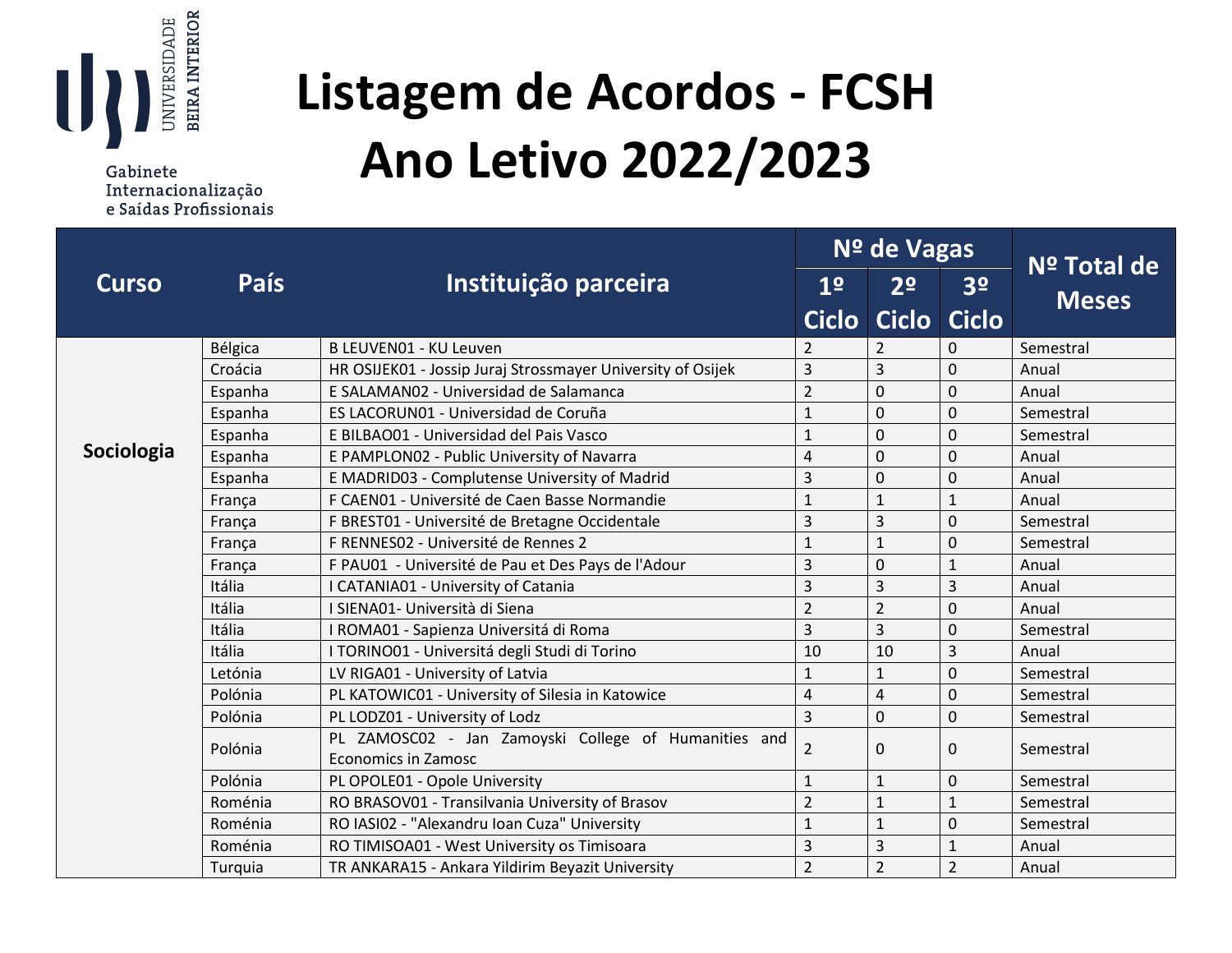|                 | Turquia  | TR RIZE01 - Recep Tayyip Erdogan University                        | $\pmb{4}$               | $\pmb{0}$      | $\pmb{0}$               | Anual     |
|-----------------|----------|--------------------------------------------------------------------|-------------------------|----------------|-------------------------|-----------|
|                 | Turquia  | TR MUS01 - Mus Alparslan University                                | $\overline{4}$          | $\mathbf 0$    | $\mathbf 0$             | Anual     |
|                 | Turquia  | TR AYDIN01 - Aydin Adnan Menderes University                       | $\mathbf{1}$            | $\mathbf{1}$   | $\mathbf{1}$            | Semestral |
|                 | Turquia  | TR DIYARBA01 - Dicle University                                    | 3                       | 3              | 3                       | Semestral |
|                 | Turquia  | TR ADIYAMA01 - Adiyaman University                                 | $\overline{2}$          | 0              | 0                       | Anual     |
|                 | Turquia  | KONYA02 - Karatay University                                       | $\overline{2}$          | $\overline{2}$ | $\mathbf 0$             | Semestral |
|                 | Turquia  | TR BATMAN01 - University of Batman                                 | $\mathbf{1}$            | $\mathbf{1}$   | $\mathbf 0$             | Anual     |
|                 |          |                                                                    |                         |                |                         |           |
|                 | Espanha  | E ZARAGOZ07 - Universidad San Jorge                                | $\overline{2}$          | $\overline{2}$ | 0                       | Anual     |
|                 | Espanha  | E SEVILLA03 - Universidad Pablo de Olavide                         | $\overline{\mathbf{4}}$ | $\mathbf 0$    | 0                       | Anual     |
|                 | Espanha  | E LASPAL01 - Universidad de Las Palmas de Gran Canaria             | 3                       | $\mathbf 0$    | $\mathbf 0$             | Anual     |
|                 | Espanha  | E MADRID05 - Universidad Politécnica de Madrid                     | 0                       | $\mathbf{0}$   | $\overline{2}$          | Anual     |
|                 | Espanha  | E BADAJOZ01 - Universidad de Extremadura                           | $\overline{2}$          | $\overline{2}$ | $\mathbf 0$             | Anual     |
|                 | Espanha  | E MADRID 04 - Universidad Autónoma de Madrid                       | $\overline{2}$          | $\overline{0}$ | $\pmb{0}$               | Anual     |
|                 | Espanha  | E LACORU01 - Universidad de Coruña                                 | $\mathbf{1}$            | $\mathbf{0}$   | $\mathbf 0$             | Anual     |
|                 | Espanha  | E ELCHE01 - Universidad Miguel Hernandez de Elche                  | $\overline{2}$          | $\overline{2}$ | $\overline{2}$          | Anual     |
|                 | Espanha  | E ZARAGOZ01 - University of Zaragoza                               | $\overline{3}$          | $\overline{2}$ | $\overline{2}$          | Anual     |
|                 | Espanha  | E LLEIDA01 - Universitat de Lleida                                 | 4                       | 4              | 4                       | Semestral |
|                 | França   | F ROUEN01 - University of Rouen Normandy                           | 0                       | $\mathbf 0$    | $\overline{2}$          | Anual     |
|                 | Grécia   | G THESSAL01 - Aristotle University of Thessaloniki                 | $\overline{\mathbf{3}}$ | $\overline{2}$ | $\overline{2}$          | Anual     |
|                 | Itália   | I BRESCIA01 - Universitá degli Studi di Brescia                    | $\overline{2}$          | $\mathbf{1}$   | $\mathbf{0}$            | Semestral |
| Ciências do     | Itália   | I CHIETI01 - Università degli studi g d'annunzio di Chieti Pescara | $\overline{2}$          | $\mathbf{1}$   | $\mathbf{1}$            | Semestral |
|                 | Itália   | I VARESE02 - Universitá degli Studi dell Insubria                  | $\overline{2}$          | $\mathbf 0$    | $\mathbf 0$             | Anual     |
| <b>Desporto</b> | Itália   | I ROMA16 - Università degli Studi eCampus                          | $\overline{2}$          | $\overline{2}$ | $\overline{2}$          | Semestral |
|                 | Itália   | I ROMA05 - Università degli Studi di Roma "Foro Italico"           | $\overline{\mathbf{3}}$ | $\overline{2}$ | $\mathbf{1}$            | Anual     |
|                 | Polónia  | PL WARSZAW12 - Akademia Wychowania Fizycznego                      | $\overline{\mathbf{4}}$ | $\overline{4}$ | $\overline{\mathbf{r}}$ | Semestral |
|                 | R. Checa | CZ PRAHA07 - Charles University                                    | 0                       | $\overline{2}$ | $\overline{2}$          | Anual     |
|                 | R. Checa | CZ LIBEREC01 - Technical University of Liberec                     | $\overline{\mathbf{4}}$ | $\overline{4}$ | $\pmb{0}$               | Anual     |
|                 | Roménia  | RO BRASOV01 - Transilvania University of Brasov                    | $\overline{2}$          | $\mathbf 0$    | $\mathbf 0$             | Semestral |
|                 | Roménia  | RO SUCEAVA01 - Stefan Cel Mare University of Suceava               | $\overline{2}$          | $\overline{2}$ | $\mathbf 0$             | Semestral |
|                 | Roménia  | RO TIMISOA01 - West University of Timisoara                        | $\overline{3}$          | $\overline{3}$ | $\mathbf{1}$            | Semestral |
|                 | Turquia  | TR ANKARA15 - Ankara Yildirim Beyazit University                   | $\overline{2}$          | $\mathbf 0$    | $\mathbf 0$             | Semestral |
|                 | Turquia  | TR TUNCELI01 - Munzur University                                   | 4                       | $\overline{4}$ | $\mathbf 0$             | Semestral |
|                 | Turquia  | TR ISTANBU15 - Halic University                                    | $\overline{2}$          | $\overline{2}$ | $\overline{2}$          | Semestral |
|                 | Turquia  | TR KASTAMO01 - Kastamonu University                                | $\overline{2}$          | $\overline{2}$ | $\mathbf 0$             | Semestral |
|                 | Turquia  | TR ISTANBU62 - Istanbul Rumeli University                          | $\overline{2}$          | $\overline{2}$ | $\mathbf 0$             | Semestral |
|                 | Turquia  | TR CORUM01 - Hitit University                                      | $\overline{2}$          | $\overline{2}$ | $\overline{2}$          | Semestral |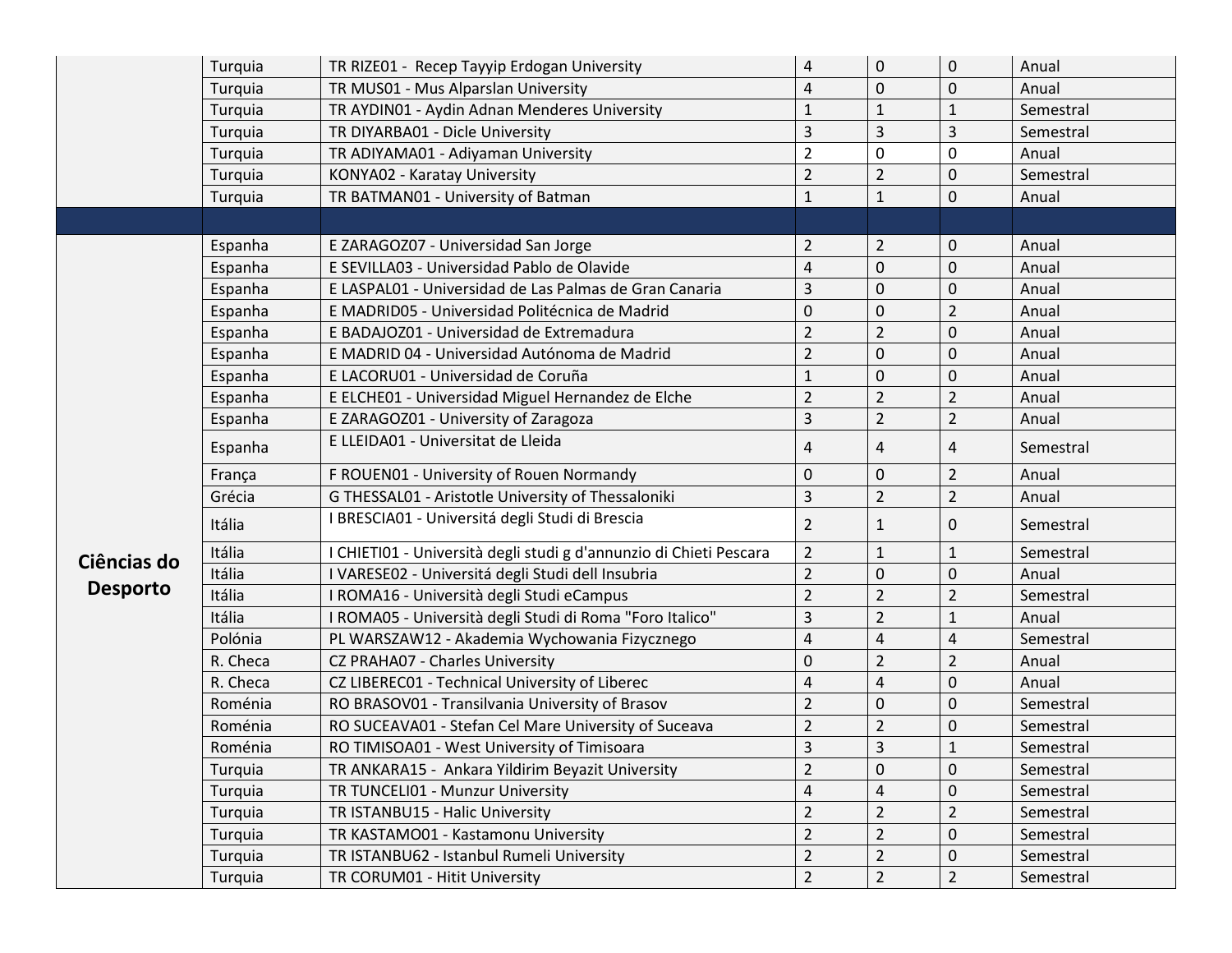|            | Turquia         | TR KOCAELI02 - Kocaeli University                                         | $\mathbf{3}$   | $\mathbf{1}$   | $\pmb{0}$      | Semestral |
|------------|-----------------|---------------------------------------------------------------------------|----------------|----------------|----------------|-----------|
|            | Turquia         | TR TRABZON04 - Trabzon University                                         | $\overline{2}$ | $\overline{2}$ | $\overline{2}$ | Semestral |
|            | Turquia         | TR ADIYAMA01 - Adiyaman University                                        | $\overline{2}$ | $\mathbf 0$    | $\mathbf 0$    | Semestral |
|            | Turquia         | <b>ARTVIN01 - Artvin Coruh University</b>                                 | $\overline{2}$ | $\mathbf{1}$   | $\mathbf{1}$   | Semestral |
|            | Turquia         | TR KUTAHYA01 - Dumlupinar University                                      | $\overline{4}$ | 4              | $\mathbf 0$    | Semestral |
|            | Turquia         | TR ERZINCAN01 - Erzincan Binali Yildrim University                        | $\overline{2}$ | $\mathbf{1}$   | $1\,$          | Semestral |
|            |                 |                                                                           |                |                |                |           |
|            | <b>Bulgária</b> | BG SOFIA06 - Sofia University St. Kliment Ohridski                        | $\overline{2}$ | $\overline{2}$ | $\mathbf 0$    | Semestral |
|            | Espanha         | E GRANADA01 - Universidad de Granada                                      | $\mathbf 1$    | 0              | 0              | Anual     |
|            | Espanha         | E ZARAGOZ01 - Universidad de Zaragoza                                     | $\overline{2}$ | $\Omega$       | 0              | Semestral |
|            | Espanha         | E BILBAO02 - University of Deusto - Bilbao                                | $\overline{2}$ | 0              | $\mathbf 0$    | Semestral |
|            | Espanha         | E SALAMANO2 - University of Salamanca                                     | $\overline{3}$ | 0              | $\pmb{0}$      | Semestral |
|            | Espanha         | E VALENCI104 - Universidad Internacional de Valencia                      | $\overline{3}$ | 0              | 0              | Semestral |
|            | Espanha         | E CORDOBA23 - Universidad Loyola Andalucia                                | $\overline{2}$ | 0              | 0              | Semestral |
|            | Espanha         | E SALAMANO1 - Universidad Pontificia de Salamanca                         | $\overline{2}$ | 0              | $\mathbf 0$    | Semestral |
| Psicologia | Espanha         | E CIUDARD01 - Universidad de Castilla-La Mancha                           | $\pmb{0}$      | $\overline{2}$ | $\overline{2}$ | Semestral |
|            | Espanha         | E ELCHE01 - Universidad Miguel Hernandez de Elche                         | $\pmb{0}$      | $\overline{2}$ | $\mathbf 0$    | Semestral |
|            | Polónia         | PL WARSAW37 - SWPS University of Social Sciences and<br><b>Humanities</b> | $\mathbf{1}$   | 1              | $\mathbf{0}$   | Semestral |
|            | Polónia         | PL OPOLE01 - Opole University                                             | $\overline{2}$ | $\overline{2}$ | 0              | Semestral |
|            | Roménia         | RO BRASOV01 - Transilvania University of Brasov                           | $\overline{2}$ | $\mathbf{1}$   | 0              | Anual     |
|            | Roménia         | RO TIMISOA01 - West University of Timisoara                               | 10             | 5              | 5              | Anual     |
|            | Sérvia          | RS NIS01 - University of Nis                                              | $\mathbf 1$    | 1              | $\mathbf{1}$   | Anual     |
|            | Sérvia          | RS NOVISAD02 - Universidade de Novi Sad                                   | $\mathbf 1$    | $\mathbf{1}$   | $\mathbf{1}$   | Semestral |
|            | Turquia         | TR TUNCELI01 - Munzur University                                          | $\sqrt{4}$     | $\overline{4}$ | 0              | Semestral |
|            | Turquia         | TR ISTANBU62 - Rumeli University                                          | $\overline{2}$ | $\overline{2}$ | $\mathbf 0$    | Semestral |
|            |                 |                                                                           |                |                |                |           |
|            | Alemanha        | D JENA01 - Friedrich-Schiller-University Jena                             | $\overline{2}$ | $\overline{2}$ | $\overline{2}$ | Anual     |
|            | Alemanha        | D WORMS01 - FH Worms University of Applied Sciences                       | $\overline{4}$ | $\overline{4}$ | $\mathbf 0$    | Semestral |
|            | Bélgica         | <b>B NAMUR01 - University of Namur</b>                                    | $\overline{2}$ | $\overline{2}$ | $\overline{2}$ | Anual     |
| Economia   | <b>Bulgária</b> | BG SOFIA03 - University of National and World Economy                     | $\mathsf 3$    | 0              | 0              | Anual     |
|            | Eslovénia       | SI MARIBOR01 - University of Maribor                                      | $\overline{2}$ | 0              | 0              | Anual     |
|            | Espanha         | E OVIEDO01 - Universidad de Oviedo                                        | $\mathbf 1$    | 0              | 0              | Anual     |
|            | Espanha         | E VALLADO01 - Universidad de Valladolid                                   | $\mathbf{1}$   | 0              | 0              | Anual     |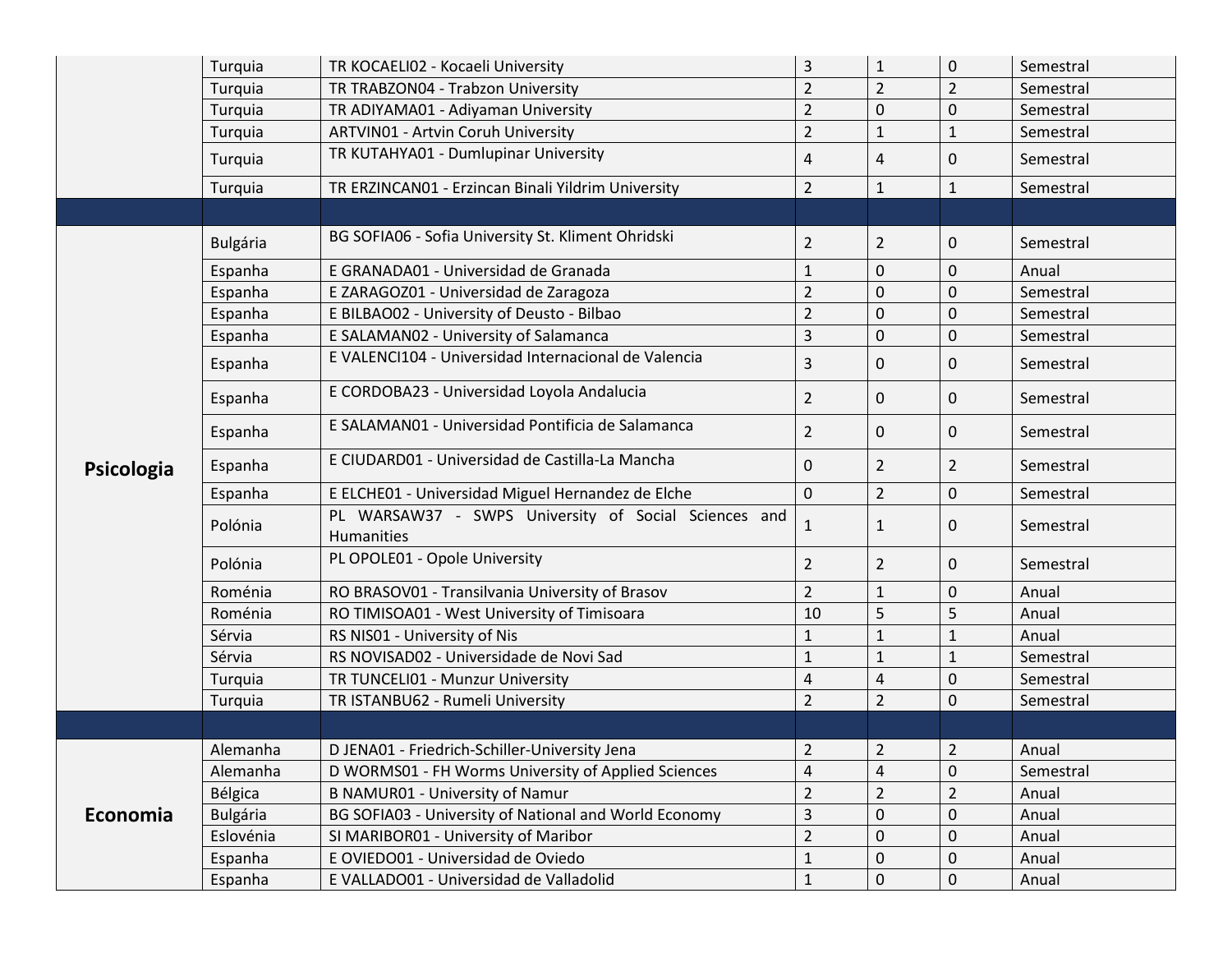| Espanha   | E CORDOBA23 - Universidad Loyola Andalucia                  | $\overline{2}$          | $\mathbf 0$      | $\pmb{0}$      | Anual     |
|-----------|-------------------------------------------------------------|-------------------------|------------------|----------------|-----------|
| Espanha   | E ZARAGOZ01 - Universidad de Zaragoza                       | $\overline{2}$          | $\overline{2}$   | $\overline{2}$ | Anual     |
| Espanha   | E MURCIA01 - Universidad de Murcia                          | $\overline{2}$          | $\mathbf 0$      | $\mathbf 0$    | Anual     |
| Espanha   | E BURGOS01 - Universidad de Burgos                          | $\overline{2}$          | $\pmb{0}$        | $\mathbf 0$    | Anual     |
| Espanha   | E MADRID01 - Universidad Nacional de Educación a Distancia  | $\overline{2}$          | $\overline{2}$   | $\overline{2}$ | Semestral |
| Espanha   | E VIGO01 - Universidad de Vigo                              | $\mathbf 1$             | $\mathbf 0$      | $\mathbf 0$    | Anual     |
| Espanha   | E ALMERIA01 - Universidad de Almeria                        | $\mathbf{1}$            | $\boldsymbol{0}$ | $\mathbf 0$    | Anual     |
| Espanha   | E LACORUNO1 - Universidad de Coruña                         | $\mathbf{1}$            | $\mathbf 0$      | $\mathbf 0$    | Anual     |
| Espanha   | E LASPAL01 - Universidad de Las Palmas de Gran Canaria      | $\overline{2}$          | 0                | 0              | Semestral |
| Espanha   | E BADAJOZ01 - Universidad de Extremadura                    | $\mathbf{1}$            | $\mathbf 0$      | $\mathbf 0$    | Anual     |
| Espanha   | E LEON01 - Universidad de Leon                              | $\mathbf{1}$            | $\mathbf{1}$     | $\mathbf 0$    | Anual     |
| Espanha   | E CADIZ01 - Universidad de Cádiz                            | $\mathbf{1}$            | 0                | 0              | Semestral |
| Espanha   | E CORDOBA01 - Universidad de Córdoba                        | $\mathbf{1}$            | $\mathbf 0$      | $\mathbf 0$    | Semestral |
| Espanha   | E HUELVA01 - Universidad de Huelva                          | $\mathbf{1}$            | $\pmb{0}$        | $\mathbf 0$    | Semestral |
| Espanha   | E JAENO1 - Universidad de Jaén                              | 1                       | $\mathbf 0$      | $\mathbf 0$    | Semestral |
| Espanha   | E PAMPLON02 - Public University of Navarra                  | 4                       | $\mathbf 0$      | $\mathbf 0$    | Semestral |
| França    | F PAU01 - Université de Pau et Des Pays de l'Adour          | $\overline{2}$          | $\pmb{0}$        | $\mathbf 1$    | Anual     |
| Grécia    | G IOANNIN01 - University of Ioannina                        | 5                       | 5                | $\mathbf 0$    | Semestral |
| Itália    | I URBINO01 - Universitá Degli Studi di Urbino Carlo Bc      | $\overline{2}$          | $\overline{2}$   | $\overline{2}$ | Anual     |
| Itália    | I ROMA01 - Sapienza Università di Roma                      | $\mathbf{1}$            | $\mathbf{1}$     | $\mathbf 0$    | Anual     |
| Itália    | I VERCELL01 - Universitá degli Studi del Piemonte Orientale | $\mathbf 0$             | $\overline{2}$   | $\mathbf 0$    | Semestral |
| Letónia   | LV LIEPAJA01 - Liepaja University                           | $\overline{4}$          | $\mathbf 0$      | $\mathbf 0$    | Anual     |
| Macedónia | MK TETOVO02 - South-East European University                | $\overline{2}$          | $\overline{2}$   | $\overline{2}$ | Anual     |
| Polónia   | PL LODZ01 - University of Lodz                              | 4                       | $\sqrt{4}$       | $\mathbf 0$    | Semestral |
| Polónia   | PL CZESTOC01 - Czestochowa University of Techonology        | 4                       | $\overline{4}$   | $\mathbf 0$    | Semestral |
| Polónia   | PL GDANSK01 - University of Gdansk                          | $\overline{2}$          | $\overline{2}$   | $\mathbf 0$    | Semestral |
| Polónia   | PL SZCZECI01 - University of Szczecin                       | $\mathbf{1}$            | $\mathbf{1}$     | $\mathbf 0$    | Semestral |
| Polónia   | PL OPOLE01 - Opole University                               | $\mathbf{1}$            | $\mathbf{1}$     | $\mathbf 0$    | Semestral |
| Roménia   | RO SUCEAVA01 - Stefan Cel Mare University of Suceava        | $\overline{2}$          | $\overline{2}$   | $\mathbf 0$    | Anual     |
| Roménia   | RO BRASOV01 - Transilvania University of Brasov             | $\overline{2}$          | $\mathbf{1}$     | $\mathbf{1}$   | Semestral |
| Roménia   | RO TIMISOA01 - West University of Timisoara                 | 3                       | 3                | $\mathbf 1$    | Anual     |
| Turquia   | TR KUTAHY01 - Dumlupinar University                         | 4                       | 4                | 4              | Semestral |
| Turquia   | TR BALIKESIR02 - Bandirma Onyedi Eylul University           | 5                       | 5                | 5              | Anual     |
| Turquia   | TR ELAZIG01 - Firat University                              | $\overline{\mathbf{4}}$ | $\pmb{0}$        | $\mathbf 0$    | Semestral |
| Turquia   | TR ISTANBU07 - Yildiz Techinical University                 | 4                       | 0                | $\pmb{0}$      | Semestral |
| Turquia   | TR GAZIANT03 - Hasan Kalyoncu University                    | $\overline{2}$          | $\overline{2}$   | $\overline{2}$ | Semestre  |
| Turquia   | TR CORUM01 - Hitit University                               | $\overline{2}$          | $\pmb{0}$        | $\mathbf 0$    | Semestral |
| Turquia   | TR ANKARA15 - Ankara Yildirim Beyazit University            | $\overline{2}$          | $\overline{2}$   | $\overline{2}$ | Semestral |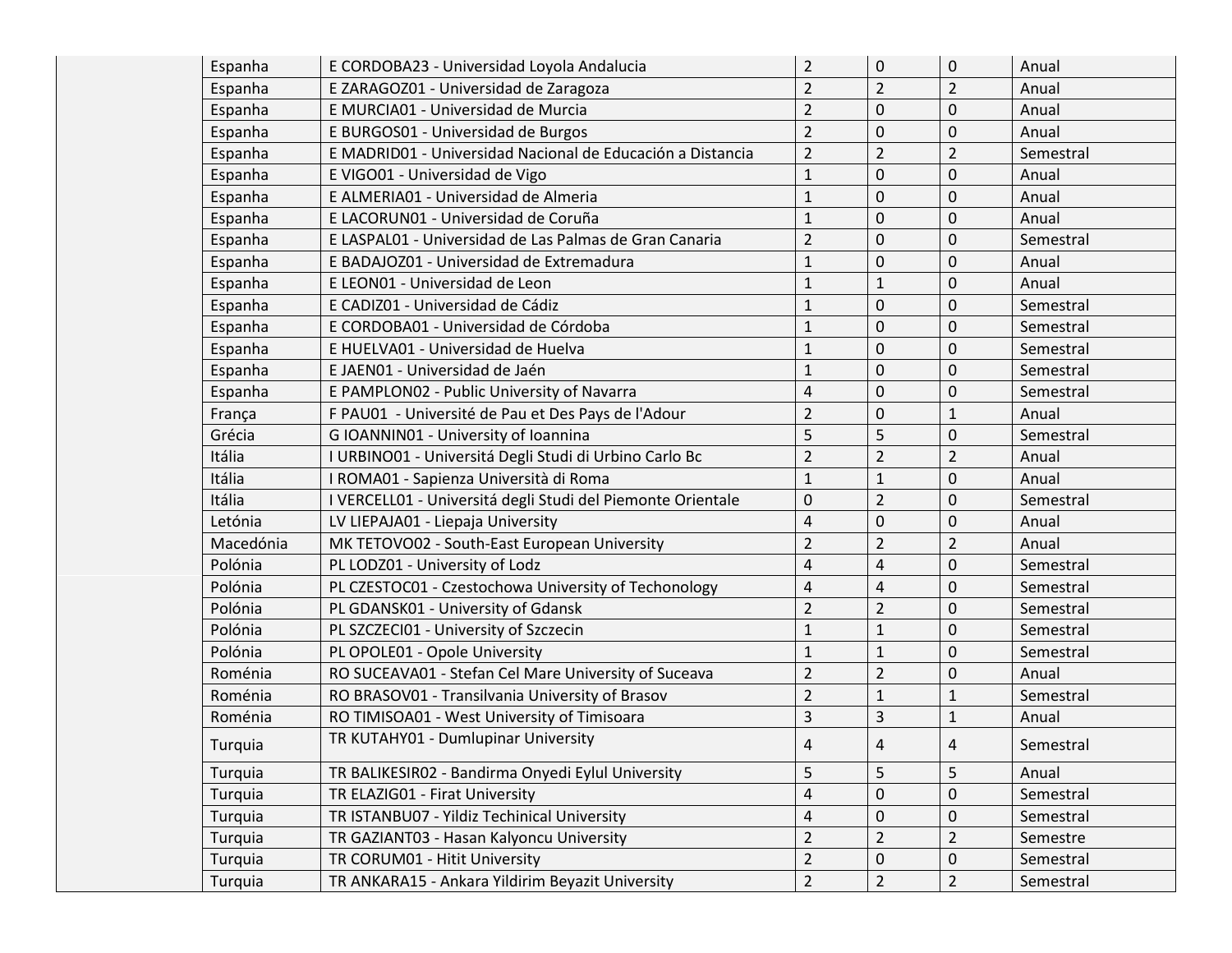|                        | Turquia         | TR CANAKKA01 - Canakkale Onsekiz Mart University            | 3              | 3              | 3                       | Anual           |
|------------------------|-----------------|-------------------------------------------------------------|----------------|----------------|-------------------------|-----------------|
|                        | Turquia         | TR AYDIN01 - Aydin Adnan Menderes University                | $\mathbf{1}$   | $\mathbf{1}$   | $\mathbf{1}$            | Semestral       |
|                        | Turquia         | TR ERZINCA01 - Erzincan University                          | $\overline{2}$ | $\overline{2}$ | $\overline{2}$          | Anual           |
|                        | Turquia         | TR KASTAMO01 - Kastamonu University                         | $\overline{2}$ | $\overline{2}$ | 0                       | Anual           |
|                        | Turquia         | TR BILECIK01 - Bilecik Seyh Edebali University              | $\overline{2}$ | $\overline{2}$ | 0                       | Anual           |
|                        | Turquia         | TR ANTALYA01 - Akdeniz University                           | $\overline{4}$ | 3              | $\overline{2}$          | Semestral       |
|                        | Turquia         | TR BATMAN01 - University of Batman                          | $\mathbf{1}$   | $\mathbf 1$    | 0                       | Semestre        |
|                        | Turquia         | KONYA02 - Karatay University                                | $\overline{2}$ | $\overline{2}$ | 0                       | Semestre        |
|                        |                 |                                                             |                |                |                         |                 |
|                        | Bélgica         | B LEUVEN01 - KU Leuven                                      | $\overline{2}$ | 2              | 0                       | Anual/Semestral |
|                        | <b>Bulgária</b> | BG SOFIA06 - Sofia University St. Kliment Ohridski          | $\mathbf{1}$   | $\mathbf{1}$   | 0                       | Anual           |
|                        | Chipre          | CY NICOSIA01 - University of Cyprus                         | $\overline{2}$ | $\overline{2}$ | 0                       | Semestral       |
|                        | Croácia         | HR OSIJEK01 - Jossip Juraj Strossmayer University of Osijek | 3              | 3              | 0                       | Semestral       |
|                        | Espanha         | E CORDOBA23 - Universidad Loyola Andalucia                  | $\overline{2}$ | 0              | 0                       | Anual           |
|                        | Espanha         | E CIUDARD01 - Universidad de Castilla-La Mancha             | $\overline{2}$ | 0              | 0                       | Anual           |
|                        | Espanha         | E SALAMAN02 - University of Salamanca                       | $\overline{2}$ | $\overline{2}$ | $\overline{2}$          | Anual           |
|                        | Espanha         | E MADRID03 - Universidad Complutense de Madrid              | $\overline{2}$ | 0              | 0                       | Anual           |
|                        | Espanha         | E SANTIAG01 - Universidad de Santiago de Compostela         | $\mathbf{1}$   | 0              | 0                       | Anual           |
|                        | Estónia         | EE TALLINN05 - Tallin University                            | 1              | 1              | 0                       | Anual           |
|                        | Itália          | I VERCELL01 - Universitá del Piemonte Orientale             | $\mathbf{1}$   | $\mathbf{1}$   | 0                       | Semestral       |
| Ciência                | Itália          | I MILANO22 - SSML di Mantova                                | $\overline{2}$ | 0              | 0                       | Anual           |
|                        | Itália          | I TRIESTE01 - Universitá di Trieste                         | $\mathbf{1}$   | $\mathbf{1}$   | 0                       | Semestral       |
| Política e<br>Relações | Letónia         | LV RIGA01 - University of Latvia                            | $\overline{2}$ | $\mathbf{1}$   | 0                       | Semestral       |
| <b>Internacionais</b>  | Roménia         | RO IASI02 - "Alexandru Ioan Cuza" University                | $\mathbf{1}$   | $\mathbf{1}$   | 0                       | Anual           |
|                        | Roménia         | RO TIMISOA01 - West University of Timisoara                 | $\mathsf{3}$   | 3              | 1                       | Semestral       |
|                        | Polónia         | PL WROCLAW01 - University of Wroclaw                        | $\overline{2}$ | $\overline{2}$ | 0                       | Anual           |
|                        | Polónia         | PL OPOLE01 - Opole University                               | 1              | 1              | 0                       | Anual           |
|                        | Turquia         | TR KUTAHY01 - Dumlupinar University                         | 4              | 4              | $\overline{\mathbf{4}}$ | Semestral       |
|                        | Turquia         | TR BAYBURT01 - Bayburt University                           | $\mathbf{1}$   | $\mathbf{1}$   | 0                       | Anual           |
|                        | Turquia         | TR ADIYAMA01 - Adiyaman University                          | $\overline{2}$ | 0              | 0                       | Semestral       |
|                        | Turquia         | TR ISTANBU32 - Istanbul Gelisim University                  | $\mathbf 1$    | $\pmb{0}$      | 0                       | Semestral       |
|                        | Turquia         | TR ISTANBU62 - Istanbul Rumeli University                   | $\overline{2}$ | $\overline{2}$ | $\Omega$                | Anual           |
|                        | Turquia         | TR GAZIANT03 - Hasan Kalyoncu University                    | $\overline{2}$ | $\overline{2}$ | $\overline{2}$          | Semestral       |
|                        | Turquia         | TR BALIKESIR01 - Bandirma Onyedi Eylus University           | 5              | 5              | 5                       | Anual           |
|                        | Turquia         | TR YALOVA01 - Yalova University                             | $\overline{3}$ | 3              | 3                       | Semestral       |
|                        | Turquia         | TR ISTANBU42 - Istanbul Gedik University                    | $\overline{2}$ | 0              | 0                       | Anual           |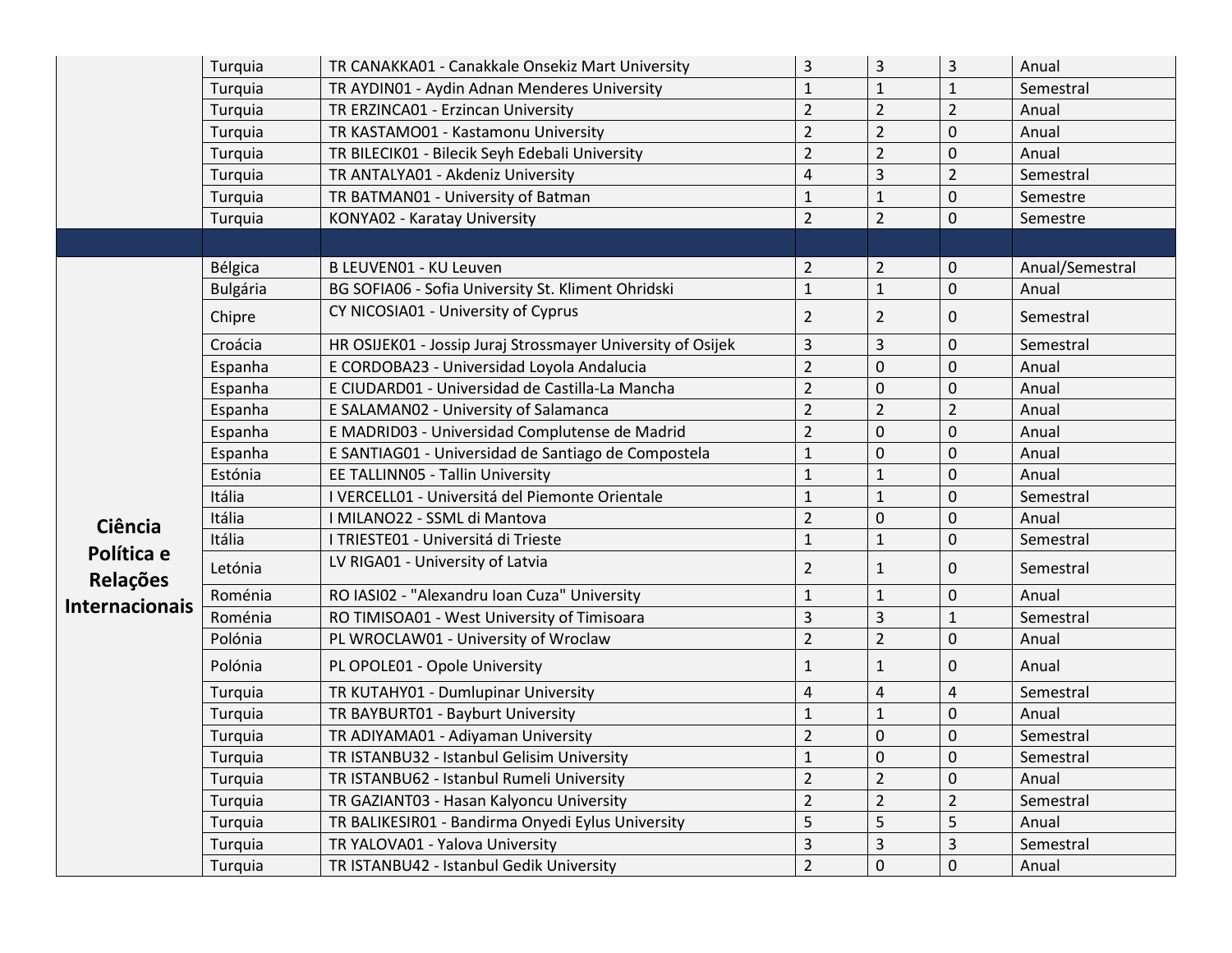|                  | Turquia         | TR TUNCELI01 - Munzur University                           | 4                       | 4              | $\pmb{0}$      | Semestral |
|------------------|-----------------|------------------------------------------------------------|-------------------------|----------------|----------------|-----------|
|                  | Turquia         | TR ISTANBU15 - Halic University                            | $\overline{2}$          | $\overline{2}$ | $\overline{2}$ | Anual     |
|                  | Turquia         | TR ERZINCA01 - Erzincan University                         | $\overline{2}$          | $\overline{2}$ | $\mathbf 0$    | Anual     |
|                  | Turquia         | TR KASTAMO01 - Kastamonu University                        | $\overline{2}$          | $\overline{2}$ | $\mathbf 0$    | Semestral |
|                  | Turquia         | TR ANKARA15 - Ankara Yildrim Beyazit University            | $\overline{2}$          | $\overline{2}$ | $\overline{2}$ | Semestral |
|                  |                 |                                                            |                         |                |                |           |
|                  | Alemanha        | D JENA01 - Friedrich-Schiller-University Jena              | $\overline{2}$          | $\overline{2}$ | $\overline{2}$ | Anual     |
|                  | Bélgica         | <b>B NAMUR01 - University of Namur</b>                     | $\overline{2}$          | $\overline{2}$ | $\overline{2}$ | Anual     |
|                  | <b>Bulgária</b> | BG SOFIA03 - University of National and World Economy      | 3                       | $\mathbf 0$    | 3              | Anual     |
|                  | Eslováquia      | SK BRATISL03 - University of Economics in Bratislava       | $\overline{2}$          | $\overline{2}$ | $\mathbf 0$    | Anual     |
|                  | Espanha         | E VALLADO01 - Universidad de Valladolid                    | $\mathbf 1$             | $\mathbf 0$    | $\pmb{0}$      | Anual     |
|                  | Espanha         | E ZARAGOZ07 - Universidad San Jorge                        | $\overline{2}$          | $\overline{2}$ | $\overline{2}$ | Anual     |
|                  | Espanha         | E CASTELL01 - Universitat Jaume I                          | $\overline{2}$          | $\mathbf 0$    | $\mathbf 0$    | Anual     |
|                  | Espanha         | E ZARAGOZ01 - Universidad de Zaragoza                      | $\overline{2}$          | $\mathbf 0$    | $\mathbf 0$    | Anual     |
|                  | Espanha         | E MADRID01 - Universidad Nacional de Educación a Distancia | $\overline{2}$          | $\overline{2}$ | $\overline{2}$ | Semestral |
|                  | Espanha         | E SEVILLA01 - Universidad de Sevilla                       | $\mathbf 1$             | $\mathbf 0$    | $\mathbf 0$    | Semestral |
|                  | Espanha         | E MADRID01 - Universidad Nacional de Educación a Distancia | $\overline{2}$          | $\overline{2}$ | $\overline{2}$ | Semestral |
|                  | Espanha         | E BARCELO01 - Universitat de Barcelona                     | $\overline{2}$          | $\overline{2}$ | $\mathbf 0$    | Semestral |
|                  | Espanha         | E BADAJOZ01 - Universidad de Extremadura                   | 0                       | $\mathbf{1}$   | $\mathbf 0$    | Semestral |
| <b>Marketing</b> | Espanha         | E LEON01 - Universidad de Leon                             | $\mathbf 1$             | $\mathbf{1}$   | $\pmb{0}$      | Anual     |
|                  | Espanha         | E BILBAO01 - Universidad del Pais Vasco                    | $\mathbf{1}$            | $\mathbf 0$    | 0              | Semestral |
|                  | Itália          | I BRESCIA01 - Universitá degli Studi di Brescia            | $\overline{2}$          | $\mathbf 0$    | 0              | Semestral |
|                  | Itália          | I ROMA01 - Sapienza Università di Roma                     | $\overline{2}$          | $\mathbf{1}$   | $\mathbf 0$    | Semestral |
|                  | Itália          | I PADOVA05 - SSML CIELS                                    | 5                       | $\mathbf 0$    | $\mathbf 0$    | Semestral |
|                  | Itália          | I URBINO01 - Universitá Degli Studi di Urbino Carlo Bc     | $\overline{2}$          | $\overline{2}$ | $\overline{2}$ | Anual     |
|                  | Macedónia       | MK TETOVO02 - South-East European University               | $\overline{2}$          | $\overline{2}$ | $\overline{2}$ | Anual     |
|                  | Polónia         | PL WARSZAW12 - Akademia Wychowania Fizycznego              | 4                       | $\overline{4}$ | 4              | Semestral |
|                  | Polónia         | PL CZESTOC01 - Czestochowa University of Techonology       | $\overline{\mathbf{4}}$ | $\overline{4}$ | $\mathbf 0$    | Semestral |
|                  | Polónia         | PL SUCEAVA01 - Stefan Cel Mare University of Suceava       | $\overline{2}$          | $\overline{2}$ | $\mathbf 0$    | Semestral |
|                  | Roménia         | RO BRASOV01 - Transilvania University of Brasov            | $\overline{2}$          | $\mathbf{1}$   | 1              | Anual     |
|                  | Turquia         | TR KUTAHY01 - Dumlupinar University                        | 4                       | 4              | $\overline{a}$ | Semestral |
|                  | Turquia         | TR ELAZIG01 - Firat University                             | 4                       | 0              | $\mathbf 0$    | Anual     |
|                  | Turquia         | TR ERZINCA01 - Erzincan University                         | $\overline{2}$          | $\overline{2}$ | $\overline{2}$ | Semestral |
|                  |                 |                                                            |                         |                |                |           |
|                  | Alemanha        | D JENA01 - Friedrich-Schiller-University Jena              | $\overline{2}$          | $\overline{2}$ | $\overline{2}$ | Anual     |
| Gestão           | Alemanha        | D JENA02 - University of Applied Sciences Jena             | $\overline{2}$          | $\mathbf 2$    | $\mathsf 0$    | Anual     |
|                  | Alemanha        | D WORMS01 - FH Worms University of Applied Sciences        | $\overline{\mathbf{4}}$ | $\overline{4}$ | $\mathbf 0$    | Semestral |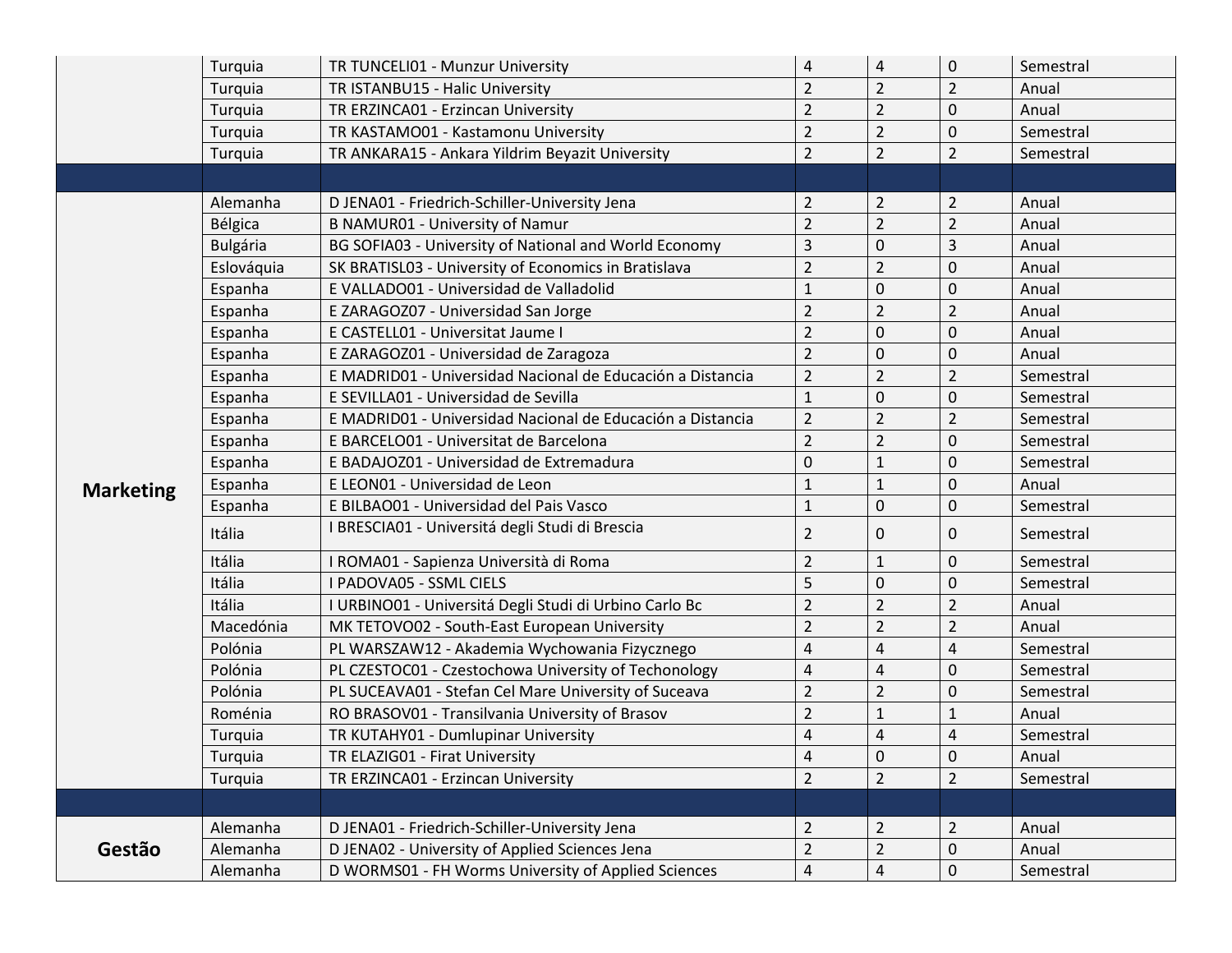| Bélgica         | <b>B NAMUR01 - University of Namur</b>                     | $\overline{2}$ | $\overline{2}$ | $\overline{2}$ | Anual           |
|-----------------|------------------------------------------------------------|----------------|----------------|----------------|-----------------|
| Bélgica         | B LOUVAIN01 - Université Catholique de Louvain             | 0              | $\overline{2}$ | 0              | Semestral       |
| <b>Bulgária</b> | BG SOFIA03 - University of National and World Economy      | 3              | 0              | $\mathbf 0$    | Anual           |
| Eslováquia      | SK BRATISL03 - University of Economics in Bratislava       | $\overline{2}$ | $\overline{2}$ | 0              | Anual           |
| Espanha         | E OVIEDO01 - Universidad de Oviedo                         | $\mathbf{1}$   | $\pmb{0}$      | 0              | Anual           |
| Espanha         | E VALLADO01 - Universidad de Valladolid                    | $\mathbf{1}$   | 0              | 0              | Anual           |
| Espanha         | E CORDOBA23 - Universidad Loyola Andalucia                 | $\overline{2}$ | 0              | $\mathbf 0$    | Anual           |
| Espanha         | E ZARAGOZ07 - Universidad San Jorge                        | $\overline{2}$ | $\overline{2}$ | 0              | Anual           |
| Espanha         | E MURCIA01 - Universidad de Murcia                         | $\overline{2}$ | 0              | 0              | Anual           |
| Espanha         | E BURGOS01 - Universidad de Burgos                         | $\overline{2}$ | 0              | 0              | Anual           |
| Espanha         | E MADRID01 - Universidad Nacional de Educación a Distancia | $\overline{2}$ | $\overline{2}$ | $\overline{2}$ | Semestral       |
| Espanha         | E VIGO01 - Universidad de Vigo                             | $\mathbf{1}$   | 0              | 0              | Anual/Semestral |
| Espanha         | E ALMERIA01 - Universidad de Almeria                       | $\mathbf{1}$   | 0              | $\mathbf 0$    | Anual/Semestral |
| Espanha         | E PAMPLON02 - Public University of Navarra                 | 4              | 0              | $\mathbf 0$    | Semestral       |
| Espanha         | E LACORUN01 - Universidad de Coruña                        | $\mathbf{1}$   | 0              | 0              | Anual           |
| Espanha         | E LASPAL01 - Universidad de Las Palmas de Gran Canaria     | $\overline{2}$ | 0              | 0              | Semestral       |
| Espanha         | E BADAJOZ01 - Universidad de Extremadura                   | $\mathbf{1}$   | $\pmb{0}$      | 0              | Anual           |
| Espanha         | E LEON01 - Universidad de Leon                             | 1              | $\mathbf{1}$   | 0              | Anual           |
| Espanha         | E CADIZ01 - Universidad de Cádiz                           | $\mathbf{1}$   | 0              | 0              | Semestral       |
| Espanha         | E CORDOBA01 - Universidad de Córdoba                       | $\overline{2}$ | 0              | $\mathbf 0$    | Anual           |
| Espanha         | E HUELVA01 - Universidad de Huelva                         | $\overline{2}$ | $\overline{2}$ | 0              | Semestral       |
| Espanha         | E JAENO1 - Universidad de Jaén                             | $\mathbf{1}$   | 0              | 0              | Semestral       |
| Espanha         | E SEVILLA01 - Universidad de Sevilla                       | $\mathbf 1$    | 0              | 0              | Semestral       |
| Espanha         | E BARCELO24 - Universitat Internacional de Catalunya       | $\mathbf{1}$   | 0              | 0              | Anual           |
| Espanha         | E ZARAGOZ01 - Universidad de Zaragoza                      | 6              | 6              | 6              | Anual           |
| Espanha         | E VALENCIO2 - Universitat Politecnica de Valencia          | $\overline{2}$ | $\overline{2}$ | $\mathbf 0$    | Anual           |
| Espanha         | E CIUDARD01 - Universidad de Castilla-La Mancha            | $\overline{2}$ | $\pmb{0}$      | 0              | Semestral       |
| Espanha         | E MADRID04 - Universidad Autónoma de Madrid                | $\overline{2}$ | 0              | 0              | Semestral       |
| Espanha         | E SALAMANO2 - University of Salamanca                      | $\overline{2}$ | $\pmb{0}$      | $\mathbf 0$    | Anual/Semestral |
| Espanha         | E LLEIDA01 - Universitat de Lleida                         | $\overline{2}$ | $\pmb{0}$      | 0              | Anual           |
| França          | F PAU01 - Université de Pau et Des Pays de l'Adour         | $\overline{2}$ | 3              | $\mathbf{1}$   | Semestral       |
| Itália          | I BRESCIA01 - Universitá degli Studi di Brescia            | $\overline{2}$ | $\mathbf{1}$   | $\mathbf 0$    | Semestral       |
| Itália          | I URBINO01 - Universitá Degli Studi di Urbino Carlo Bc     | $\overline{2}$ | 2              | 2              | Anual           |
| Itália          | I ROMA01 - Sapienza Università di Roma                     | $\mathbf{1}$   | $\mathbf{1}$   | 0              | Anual           |
| Itália          | I VERCELL01 - Universitá del Piemonte Orientale            | $\overline{2}$ | $\overline{2}$ | 0              | Semestral       |
| Macedónia       | MK TETOVO02 - South-East European University               | $\overline{2}$ | $\overline{2}$ | $\overline{2}$ | Anual           |
| Polónia         | PL BIALYST01 - Bialystok University of Technology          | 10             | 10             | 0              | Semestral       |
| Polónia         | PL CZESTOC01 - Czestochowa University of Techonology       | 4              | 4              | 0              | Anual           |